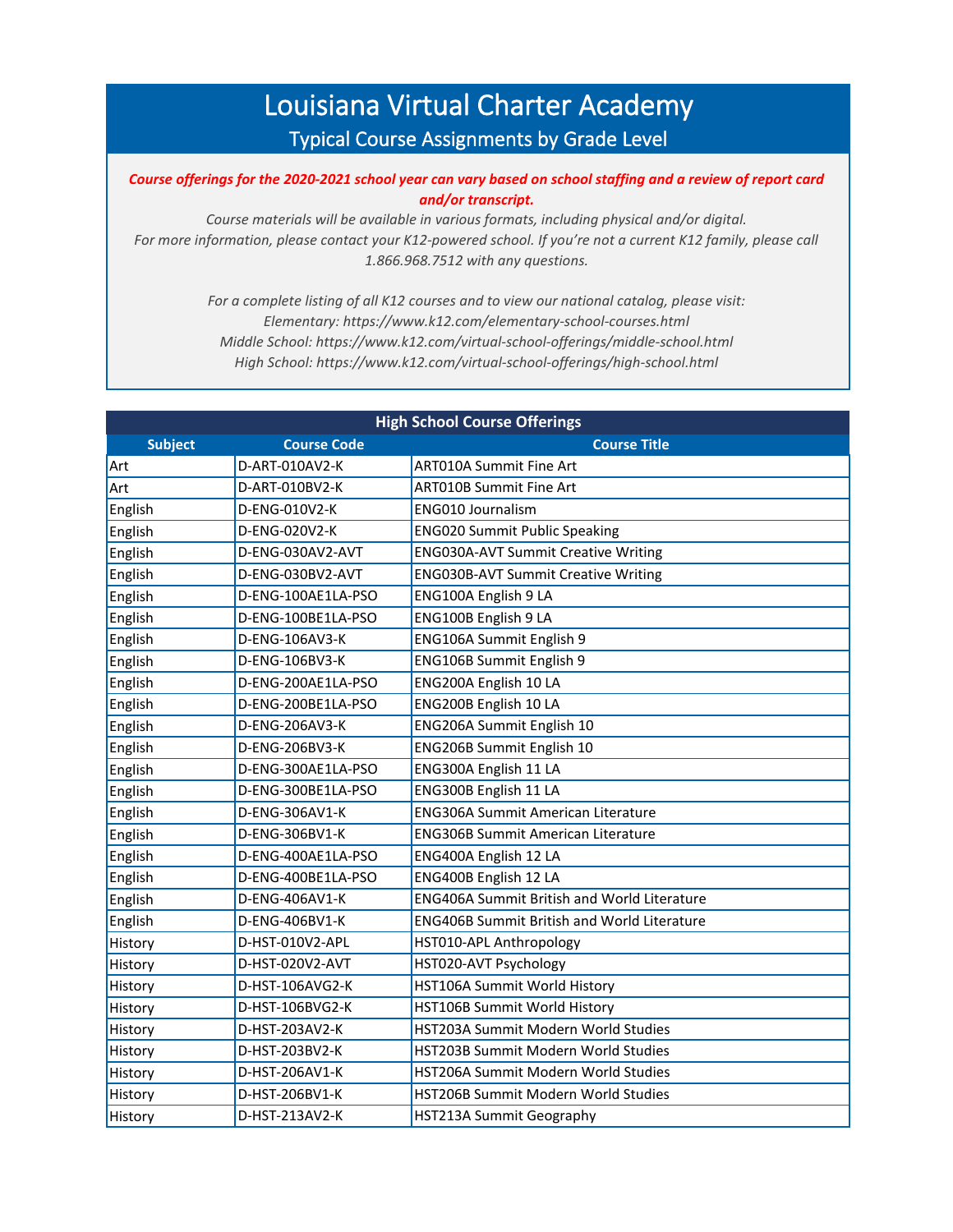| History | D-HST-213BV2-K   | HST213B Summit Geography                                |
|---------|------------------|---------------------------------------------------------|
| History | D-HST-216AV2-AVT | HST216A Summit Geography                                |
| History | D-HST-216BV2-AVT | HST216B Summit Geography                                |
| History | D-HST-303AV2-K   | HST303A Summit US History                               |
| History | D-HST-303BV2-K   | HST303B Summit US History                               |
| History | D-HST-306AV1-K   | HST306A Summit US History                               |
| History | D-HST-306BV1-K   | HST306B Summit US History                               |
| History | D-HST-316AV1-K   | HST316A Summit Modern US History                        |
| History | D-HST-316BV1-K   | HST316B Summit Modern US History                        |
| History | D-HST-403V2-K    | HST403 Summit US Government and Politics                |
| History | D-HST-406V1-K    | HST406 Summit US Government and Politics                |
| History | D-HST-413V2-K    | HST413 Summit US and Global Economics                   |
| History | D-HST-416V1-K    | HST416 Summit US and Global Economics                   |
| Math    | D-MTH-126AV3-K   | MTH126A Summit Algebra 1                                |
| Math    | D-MTH-126BV3-K   | MTH126B Summit Algebra 1                                |
| Math    | D-MTH-128AV2LA-K | MTH128A Summit Algebra 1 LA                             |
| Math    | D-MTH-128BV2LA-K | MTH128B Summit Algebra 1 LA                             |
| Math    | D-MTH-146AV2-K   | MTH146A Summit Integrated Mathematics I                 |
| Math    | D-MTH-146BV2-K   | MTH146B Summit Integrated Mathematics I                 |
| Math    | D-MTH-206AV3-K   | MTH206A Summit Geometry                                 |
| Math    | D-MTH-206BV3-K   | MTH206B Summit Geometry                                 |
| Math    | D-MTH-208AV2LA-K | MTH208A Summit Geometry LA                              |
| Math    | D-MTH-208BV2LA-K | MTH208B Summit Geometry LA                              |
| Math    | D-MTH-246AV1-K   | MTH246A Summit Integrated Mathematics II                |
| Math    | D-MTH-246BV1-K   | MTH246B Summit Integrated Mathematics II                |
| Math    | D-MTH-306AV3-K   | MTH306A Summit Algebra 2                                |
| Math    | D-MTH-306BV3-K   | MTH306B Summit Algebra 2                                |
| Math    | D-MTH-308AV2LA-K | MTH308A Summit Algebra 2 LA                             |
| Math    | D-MTH-308BV2LA-K | MTH308B Summit Algebra 2 LA                             |
| Math    | D-MTH-332AV2-AVT | MTH332A Summit Integrated Math                          |
| Math    | D-MTH-332BV2-AVT | MTH332B Summit Integrated Math                          |
| Math    | D-MTH-346AV1-K   | MTH346A Summit Integrated Mathematics III               |
| Math    | D-MTH-346BV1-K   | MTH346B Summit Integrated Mathematics III               |
| Math    | D-MTH-403AV2-K   | MTH403A Summit Pre-Calculus/Trigonometry                |
| Math    | D-MTH-403BV2-K   | MTH403B Summit Pre-Calculus/Trigonometry                |
| Math    | D-MTH-413V2-K    | MTH413 Summit Probability and Statistics                |
| Music   | D-ART-020AV2-K   | <b>ART020A Summit Music Appreciation</b>                |
| Music   | D-ART-020BV2-K   | <b>ART020B Summit Music Appreciation</b>                |
| Other   | D-AGR-020V1-DYN  | AGR020-DYN Introduction to Forestry & Natural Resources |
| Other   | D-AGR-111V1-DYN  | AGR111-DYN Agriscience II                               |
| Other   | D-BUS-020V1-DYN  | BUS020-DYN Introduction to Restaurant Management        |
| Other   | D-BUS-023V1-CEN  | <b>BUS023-CEN Business Communications</b>               |
| Other   | D-BUS-030V3-K    | <b>BUS030 Summit Personal Finance</b>                   |
| Other   | D-BUS-045V1-K    | BUS045 Entrepreneurship 1                               |
| Other   | D-BUS-055V1-K    | BUS055 Entrepreneurship 2                               |
| Other   | D-BUS-065V1-K    | BUS065 Marketing 1                                      |
| Other   | D-BUS-071V1-DYN  | BUS071-DYN Advertising and Sales Promotion              |
| Other   | D-BUS-075V1-K    | <b>BUS075 Marketing 2</b>                               |
| Other   | D-BUS-080V1-DYN  | <b>BUS080-DYN International Business</b>                |
|         |                  |                                                         |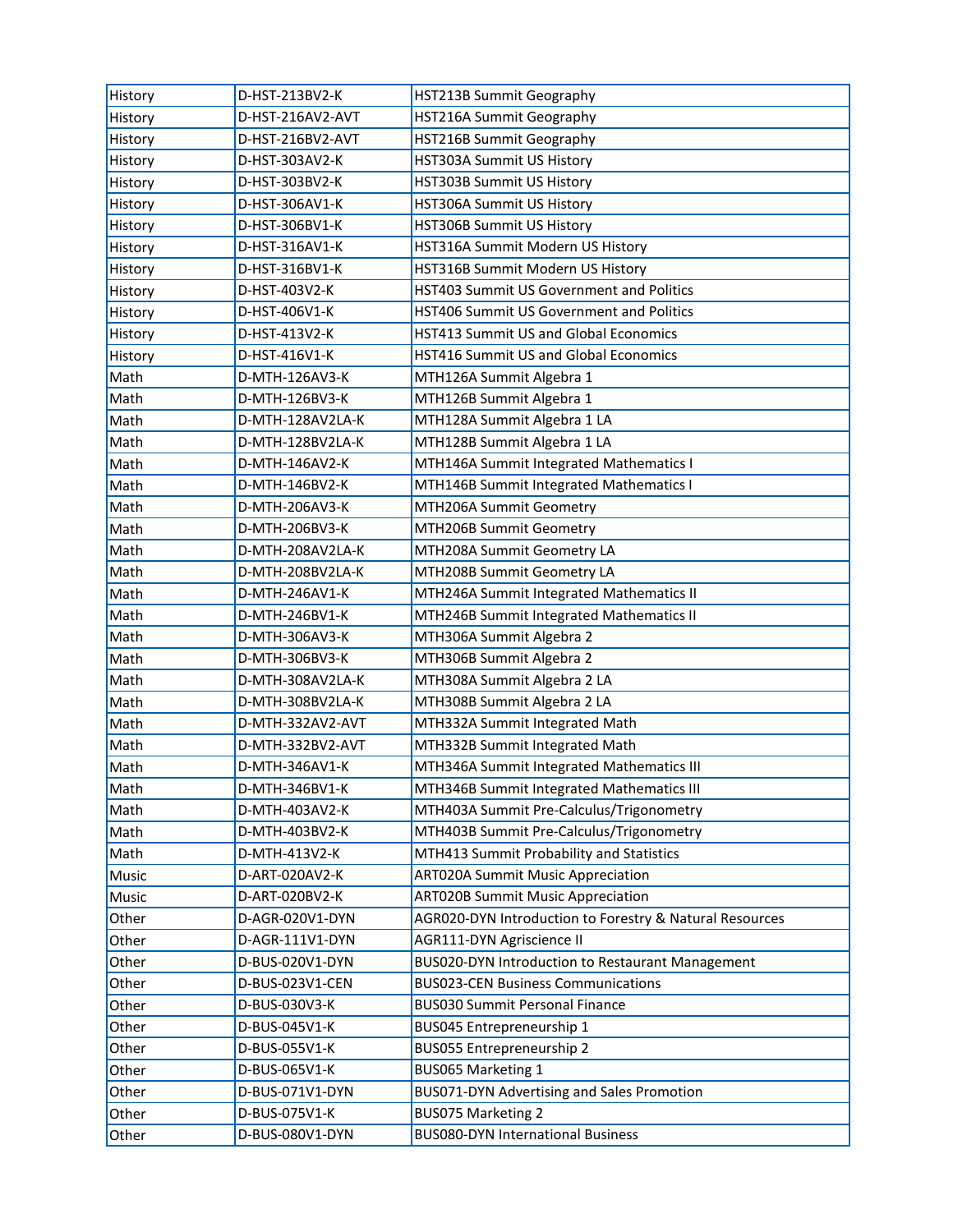| Other | D-BUS-090V1-DYN | BUS090-DYN Sports and Entertainment Marketing   |
|-------|-----------------|-------------------------------------------------|
| Other | D-BUS-113V1-K   | <b>BUS113 Accounting 1</b>                      |
| Other | D-BUS-114V1-K   | <b>BUS114 Accounting 2</b>                      |
| Other | D-CAR-010V1-DYN | CAR010-DYN Business and Healthcare Explorations |
| Other | D-CAR-020V1-K   | CAR020 IT and Manufacturing Explorations        |
| Other | D-CAR-095V1-K   | <b>CAR095 IT Explorations</b>                   |
| Other | D-CAR-100V1-K   | <b>CAR100 Summit Career Planning</b>            |
| Other | D-HLT-551V1-CEN | HLT551-CEN Sports Medicine 1                    |
| Other | D-ORN-100V1-K   | ORN100 Finding Your Path I                      |
| Other | D-ORN-200V1-K   | ORN200 Finding Your Path II                     |
| Other | D-ORN-300V1-K   | ORN300 Finding Your Path III                    |
| Other | D-ORN-400V1-K   | ORN400 Finding Your Path IV                     |
| Other | D-OTH-010V2-K   | OTH010 Summit Skills for Health                 |
| Other | D-OTH-016V2-K   | OTH016 Summit Health                            |
| Other | D-OTH-020AV2-K  | OTH020A Summit Physical Education               |
| Other | D-OTH-020BV2-K  | OTH020B Summit Physical Education               |
| Other | D-OTH-026V2-K   | OTH026 Summit Physical Education                |
| Other | D-OTH-031V1-DYN | OTH031-DYN Archaeology                          |
| Other | D-OTH-032V1-DYN | OTH032-DYN Astronomy                            |
| Other | D-OTH-033V1-DYN | OTH033-DYN Veterinary Science                   |
| Other | D-OTH-034V1-DYN | OTH034-DYN Introduction to Agriscience          |
| Other | D-OTH-035V1-DYN | OTH035-DYN Early Childhood Education            |
| Other | D-OTH-036V1-DYN | OTH036-DYN Gothic Literature                    |
| Other | D-OTH-037V1-DYN | OTH037-DYN Hospitality and Tourism              |
| Other | D-OTH-038V1-DYN | OTH038-DYN Careers in Criminal Justice          |
| Other | D-OTH-039V1-DYN | OTH039-DYN Criminology                          |
| Other | D-OTH-040V1-K   | OTH040 Reaching Your Academic Potential         |
| Other | D-OTH-050V1-K   | OTH050 Achieving Your Career and College Goals  |
| Other | D-OTH-060V1-AVT | OTH060-AVT Family and Consumer Science          |
| Other | D-OTH-080V2-AVT | OTH080 Summit Nutrition and Wellness            |
| Other | D-OTH-090V2-AVT | OTH090 Summit Life Skills                       |
| Other | D-OTH-091V1-DYN | OTH091-DYN Law and Order                        |
| Other | D-OTH-092V1-DYN | OTH092-DYN Health Science I                     |
| Other | D-OTH-094V1-DYN | OTH094-DYN Health Science II                    |
| Other | D-OTH-110V1-CEN | OTH110-CEN Understanding Child Development      |
| Other | D-TCH-020AV2-K  | TCH020A Computer Fundamentals                   |
| Other | D-TCH-020BV2-K  | <b>TCH020B Computer Fundamentals</b>            |
| Other | D-TCH-028V1-K   | TCH028 Digital Arts I                           |
| Other | D-TCH-029V1-G   | TCH029 Digital Arts II                          |
| Other | D-TCH-031V1-DYN | TCH031-DYN Digital Photography I                |
| Other | D-TCH-032V1-DYN | TCH032-DYN Digital Photography II               |
| Other | D-TCH-035V1-K   | TCH035 Image Design and Editing                 |
| Other | D-TCH-036V1-K   | TCH036 Computer Science                         |
| Other | D-TCH-040V2-K   | TCH040 Web Design                               |
| Other | D-TCH-041V1-K   | TCH041 Web Design                               |
| Other | D-TCH-071V1-DYN | TCH071-DYN Game Design 1                        |
| Other | D-TCH-072V1-DYN | TCH072-DYN Game Design 2                        |
| Other | D-TCH-075V1-DYN | TCH075-DYN 2D Animation                         |
| Other | D-TCH-076V1-DYN | TCH076-DYN 3D Modeling                          |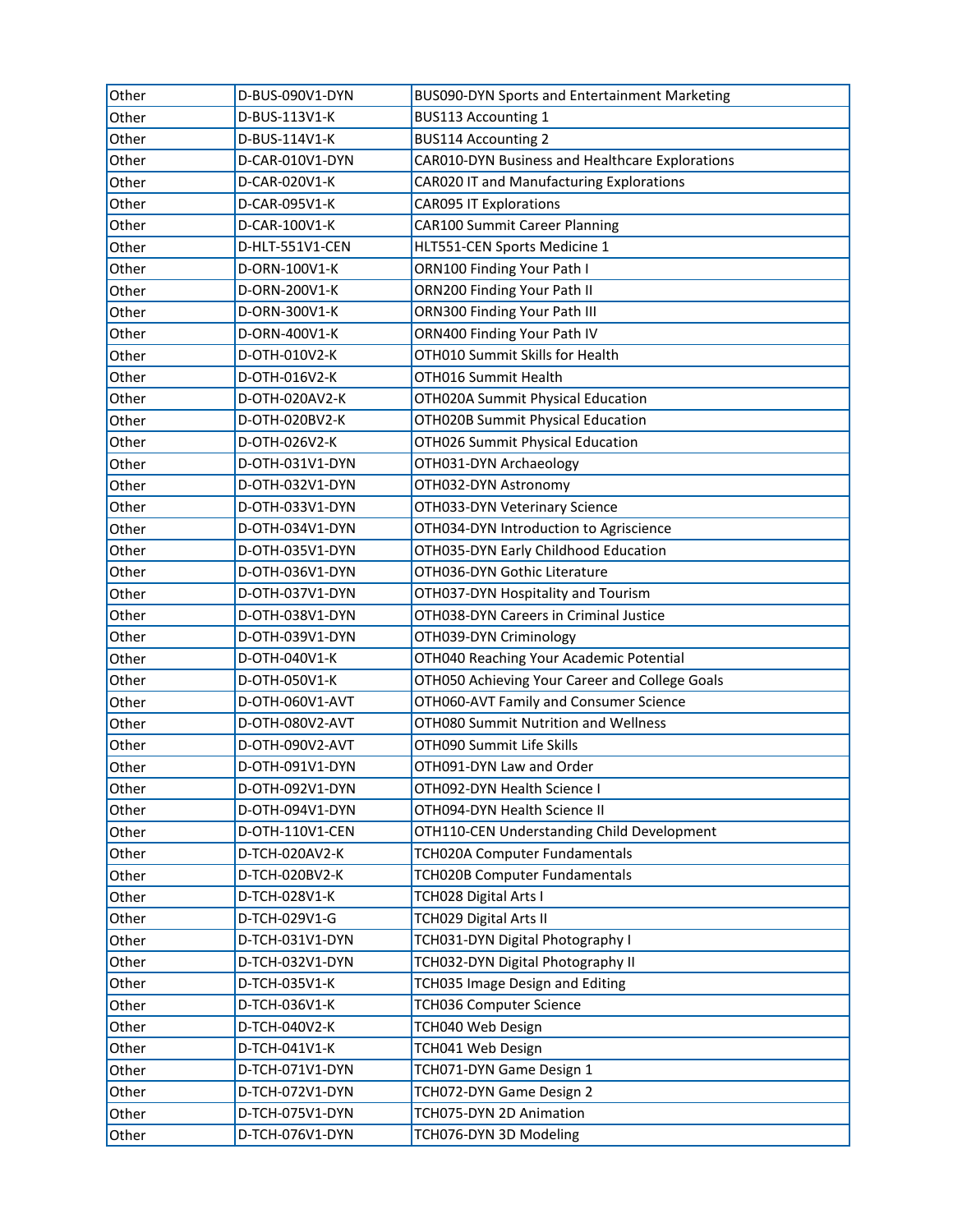| Other                  | D-TCH-105V1-K   | <b>TCH105 Computer Literacy</b>                         |
|------------------------|-----------------|---------------------------------------------------------|
| Other                  | D-TCH-112V1-CEN | TCH112-CEN Microsoft Word 2016/365 with Exam Prep       |
| Other                  | D-TCH-122V1-CEN | TCH122-CEN Microsoft Excel 2016/365 with Exam Prep      |
| Other                  | D-TCH-132V1-CEN | TCH132-CEN Microsoft PowerPoint 2016/365 with Exam Prep |
| Other                  | D-TCH-142V1-CEN | TCH142-CEN Microsoft Access 2016/365 with Exam Prep     |
| Other                  | D-TCH-321V1-CEN | TCH321-CEN Java Programming 1                           |
| Other                  | D-TCH-411V1-CEN | TCH411-CEN Adobe DreamWeaver with Exam Prep             |
| Other                  | D-TCH-441V1-CEN | TCH441-CEN Adobe Photoshop with Exam Prep               |
| Science                | D-SCI-010V3-K   | SCI010 Summit Environmental Science                     |
| Science                | D-SCI-030E2-K   | SCI030E2 Forensic Science                               |
| Science                | D-SCI-102AXE3-K | SCI102AXE3 Summit Physical Science                      |
| Science                | D-SCI-102BXE3-K | SCI102BXE3 Summit Physical Science                      |
| Science                | D-SCI-106AE2-K  | SCI106AE2 Summit Physical Science                       |
| Science                | D-SCI-106BE2-K  | SCI106BE2 Summit Physical Science                       |
| Science                | D-SCI-113AXV2-K | SCI113AX Summit Earth Science                           |
| Science                | D-SCI-113BXV2-K | <b>SCI113BX Summit Earth Science</b>                    |
| Science                | D-SCI-116AV1-K  | SCI116A Summit Earth Science                            |
| Science                | D-SCI-116BV1-K  | SCI116B Summit Earth Science                            |
| Science                | D-SCI-203AXE3-K | SCI203AXE3 Summit Biology                               |
| Science                | D-SCI-203BXE3-K | SCI203BXE3 Summit Biology                               |
| Science                | D-SCI-206AE3-K  | SCI206AE3 Summit Biology                                |
| Science                | D-SCI-206BE3-K  | SCI206BE3 Summit Biology                                |
| Science                | D-SCI-303AXE3-K | SCI303AXE3 Summit Chemistry                             |
| Science                | D-SCI-303BXE3-K | SCI303BXE3 Summit Chemistry                             |
| Science                | D-SCI-306AE2-K  | SCI306AE2 Summit Chemistry                              |
| Science                | D-SCI-306BE2-K  | SCI306BE2 Summit Chemistry                              |
| Science                | D-SCI-403AXV2-K | SCI403AX Summit Physics                                 |
| Science                | D-SCI-403BXV2-K | SCI403BX Summit Physics                                 |
| <b>World Languages</b> | D-WLG-100AV1-M  | WLG100A Spanish I                                       |
| World Languages        | D-WLG-100BV1-M  | WLG100B Spanish I                                       |
| World Languages        | D-WLG-106AV2-K  | WLG106A Summit Spanish I                                |
| <b>World Languages</b> | D-WLG-106BV2-K  | WLG106B Summit Spanish I                                |
| <b>World Languages</b> | D-WLG-110AV1-M  | WLG110A French I                                        |
| World Languages        | D-WLG-110BV1-M  | WLG110B French I                                        |
| World Languages        | D-WLG-120AV1-M  | WLG120A German I                                        |
| <b>World Languages</b> | D-WLG-120BV1-M  | WLG120B German I                                        |
| World Languages        | D-WLG-130AV1-M  | WLG130A Latin I                                         |
| <b>World Languages</b> | D-WLG-130BV1-M  | WLG130B Latin I                                         |
| <b>World Languages</b> | D-WLG-140AV1-M  | WLG140A Chinese I                                       |
| <b>World Languages</b> | D-WLG-140BV1-M  | WLG140B Chinese I                                       |
| World Languages        | D-WLG-200AV1-M  | WLG200A Spanish II                                      |
| <b>World Languages</b> | D-WLG-200BV1-M  | WLG200B Spanish II                                      |
| World Languages        | D-WLG-210AV1-M  | WLG210A French II                                       |
| World Languages        | D-WLG-210BV1-M  | WLG210B French II                                       |
| World Languages        | D-WLG-220AV1-M  | WLG220A German II                                       |
| World Languages        | D-WLG-220BV1-M  | WLG220B German II                                       |
| World Languages        | D-WLG-230AV1-M  | WLG230A Latin II                                        |
| World Languages        | D-WLG-230BV1-M  | WLG230B Latin II                                        |
| <b>World Languages</b> | D-WLG-240AV1-M  | WLG240A Chinese II                                      |